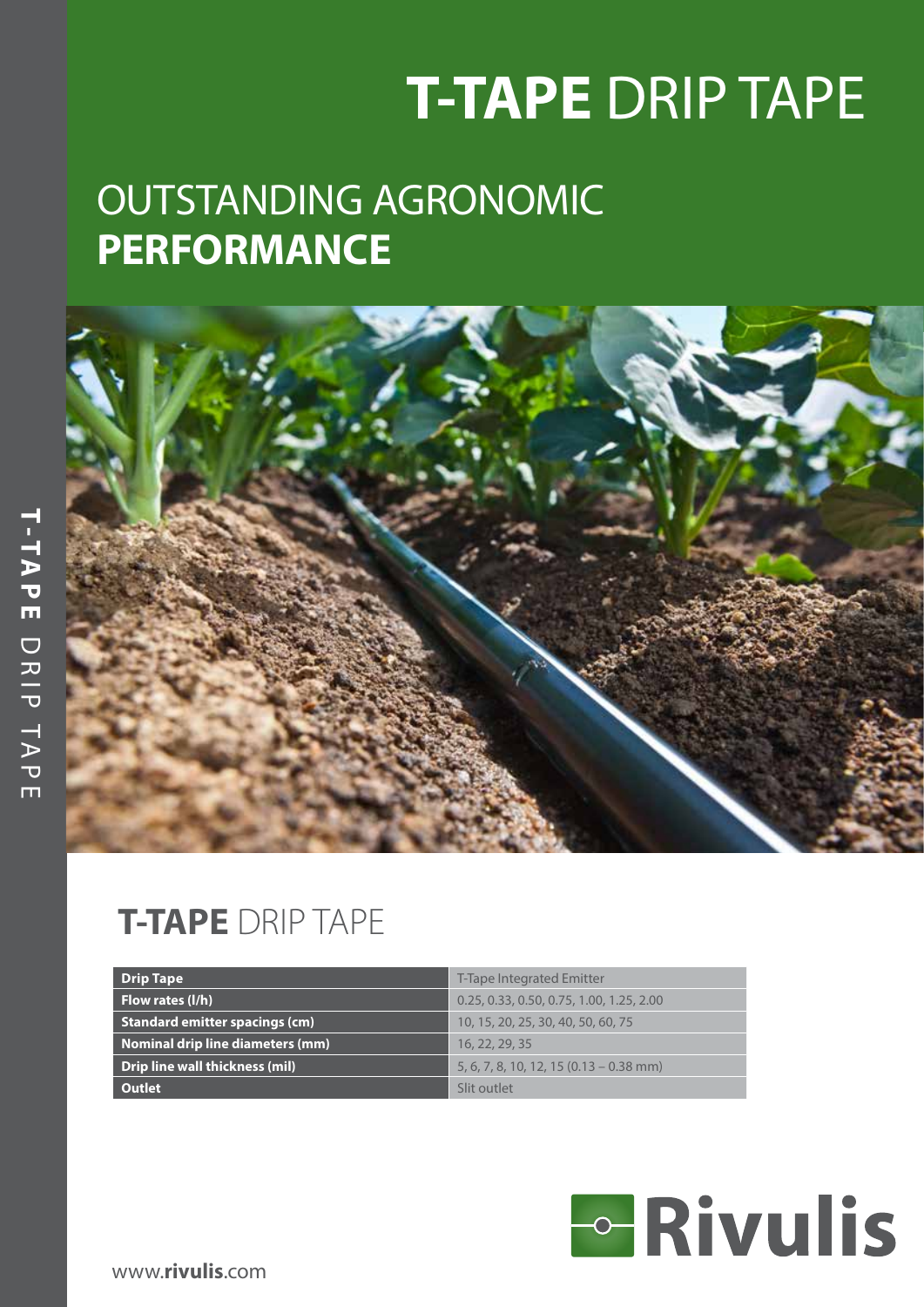### **PERFORMANCE: CLOSE SPACINGS**

*Discover the difference closer emitter spacing can make to your crop.* From greater system efficiency, to more uniform yields, close emitter spacing can help you boost your farm profits.

Fortunately with T-Tape there is no additional cost for closer emitter spacing, allowing you to experience the benefits without the extra cost.



### BEST AGRONOMIC **PERFORMANCE**

**The benefits of closer emitter spacing are numerous, but are all related to more effective water movement.** 

When irrigating, you want water to move laterally, not deep down through the soil profile where it is either lost (including any fertilizers added) or is harder for plants to uptake. By keeping emitters spaced at close intervals, water flows laterally quicker, ensuring a continued wet strip along the row. In addition, more emitters per meter provides greater protection against crop loss if an emitter becomes blocked.

A great thing is when you use T-Tape, closer emitter spacing intervals do not need to come at an extra cost. Because Rivulis T-Tape has emitters manufactured into the tape itself, as opposed to inserted molded emitters, there is no cost difference per meter between 10 emitters per meter (10 cm spacing) and two emitters per meter (50 cm spacing).

**T-Tape helps make your choice of emitter interval spacing an agronomic decision, not one based on your bank account.**





10–20 cm | Strawberries and leafy greens 20–30 cm | All vegetables (except leafy greens) 30 cm | Melons, cane & cotton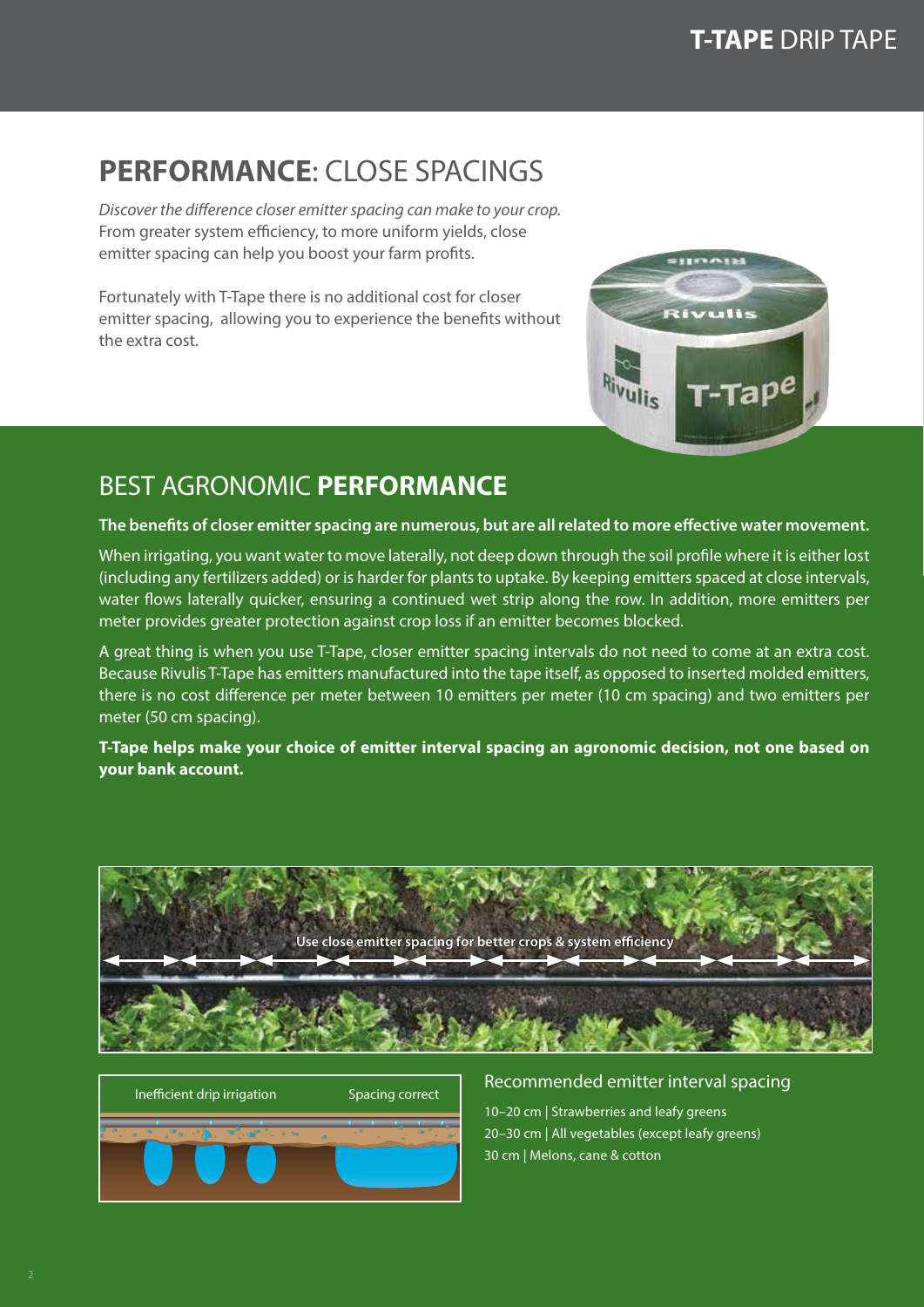### **PERFORMANCE**: ADVANCED ENGINEERING



### **PERFORMANCE**: CLOGGING RESISTANCE

Most water will still contain foreign and organic particles even after it has been filtered. Therefore the design of the emitter is critical to help prevent clogging by stopping contaminants from entering the emitter.

A unique feature of T-Tape is the high number of inlet filters each emitter contains.

Every T-Tape emitter contains 13 to 211 inlet filters (depending on configuration).

T-Tape requires just 5 inlet filters open to function correctly. Not only does this provide outstanding protection in every emitter, it also helps T-Tape perform in conditions where other drip lines may fail.



### **PERFORMANCE**: INLETS

| Product*    | <b>Spacing</b> | <b>Emitter</b><br>Flow Rate | Number<br>of Inlets |  |
|-------------|----------------|-----------------------------|---------------------|--|
|             | (cm)           | (I/h per<br>emitter)        | (per<br>emitter)    |  |
| 508-10-750  | 10             | 0.75                        | 13                  |  |
| 508-10-1000 | 10             | 1.00                        | 13                  |  |
| 508-15-170  | 15             | 0.25                        | 33                  |  |
| 508-15-220  | 15             | 0.33                        | 52                  |  |
| 508-15-340  | 15             | 0.51                        | 30                  |  |
| 508-15-500  | 15             | 0.75                        | 21                  |  |
| 508-15-1000 | 15             | 1.50                        | 22                  |  |
| 510-20-250  | 20             | 0.50                        | 17                  |  |
| 510-20-380  | 20             | 0.75                        | 17                  |  |
| 510-20-500  | 20             | 1.00                        | 25                  |  |
| 508-25-300  | 25             | 0.75                        | 45                  |  |
| 508-25-600  | 25             | 1.50                        | 62                  |  |
| 510-30-170  | 30             | 0.50                        | 50                  |  |
| 510-30-250  | 30             | 0.75                        | 56                  |  |
| 510-30-340  | 30             | 1.00                        | 65                  |  |
| 515-40-250  | 40             | 1.00                        | 121                 |  |
| 515-40-315  | 40             | 1.25                        | 121                 |  |
| 515-60-210  | 60             | 1.25                        | 211                 |  |

\* The number of inlet filters does not vary between diameters of T-Tape. 500 series product is specified in this table, but the same specifications of inlet filters also applies to 700, 900 and 1100 series T-Tape where applicable.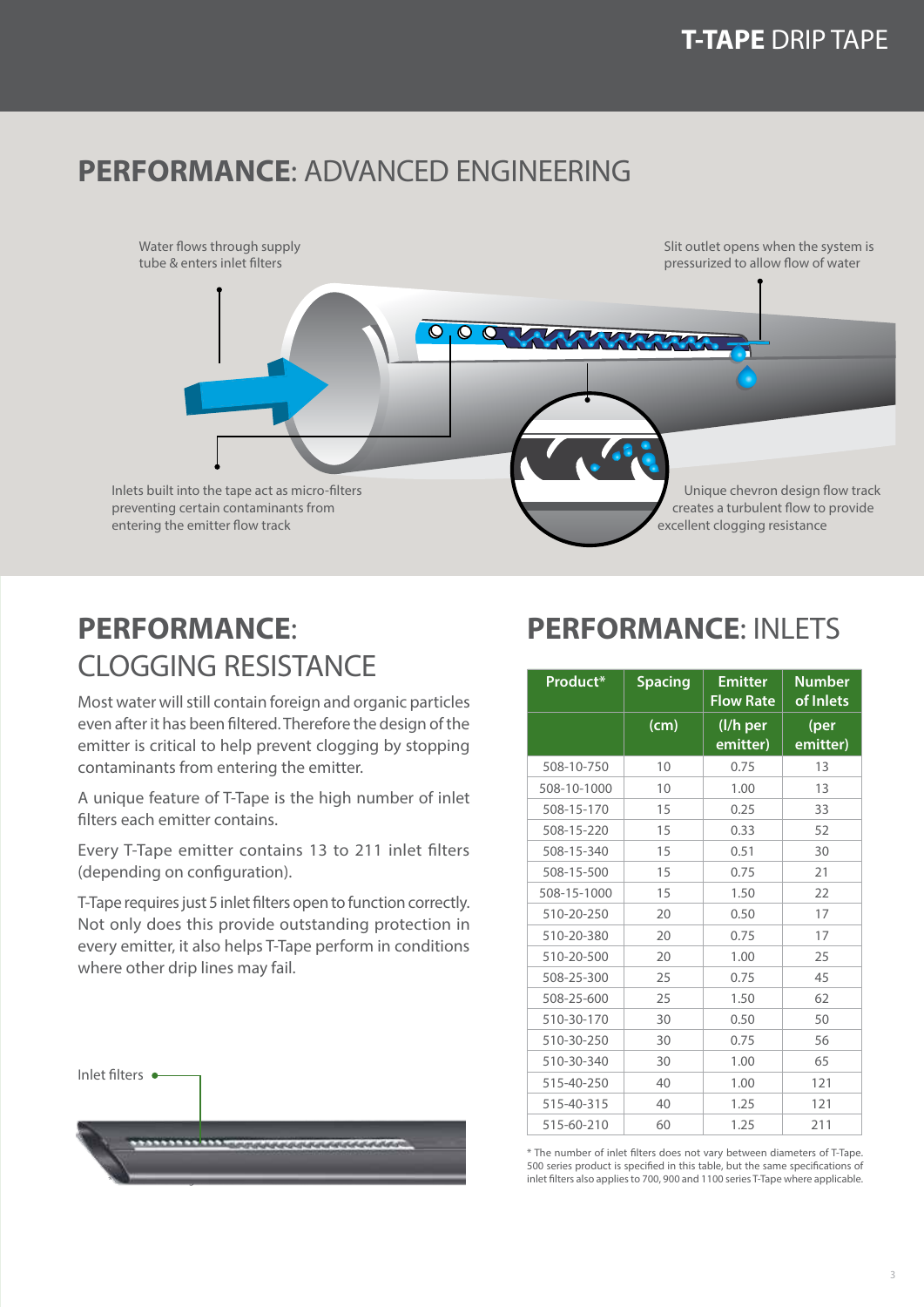### **PERFORMANCE**: REINFORCED DESIGN

Due to T-Tape's unique design, the tape is folded and welded over itself, in turn creating a strong seam along the entire length of the tape.

### **Double thickness along the seam helps make T-Tape stronger and therefore easier to retrieve in the field.**

In addition, the seam provides an extra layer of protection to the emitter. T-Tape is designed to snap instead of stretch, with the seam design helping protect the in-built emitter from damage, both during installation and retrieval.



### EASY PRODUCT IDENTIFICATION

Specifies the series and the diameter of the tape: 500 series, 5/8" (16 mm)

Specifies the thickness of the tape: 8 thousandths of an inch (0.20 mm)

Specifies the spacing between emitters: 30 cm

508–30–340

Specifies the flow rate per 100 m of tape per hour @ 0.55 bar: 340 l/h per 100 m

### **NO COMPROMISE:** WIDE RANGE OF CONFIGURATIONS

The problem with many drip systems is that you cannot always get the ideal configuration for your unique requirements. Therefore you compromise and in turn, may not achieve the optimum results possible.

Compromise is not an issue when you choose T-Tape which features one of the widest ranges of configurations available including:

- **• 7 x Flow rate options from 0.25 l/h 4.0 l/h** Choose depending on your individual crop, environment and soil requirements
- **• 4 x Diameters: 16, 22, 29 and 35 mm.** Larger diameters allow for longer-run lengths while still achieving high uniformity
- **• 7 x Wall thickness options: 5 15 mil (0.13 0.38 mm)** Heavier wall thicknesses are ideal for multi-season, long-term sub-surface, or where additional strength is required

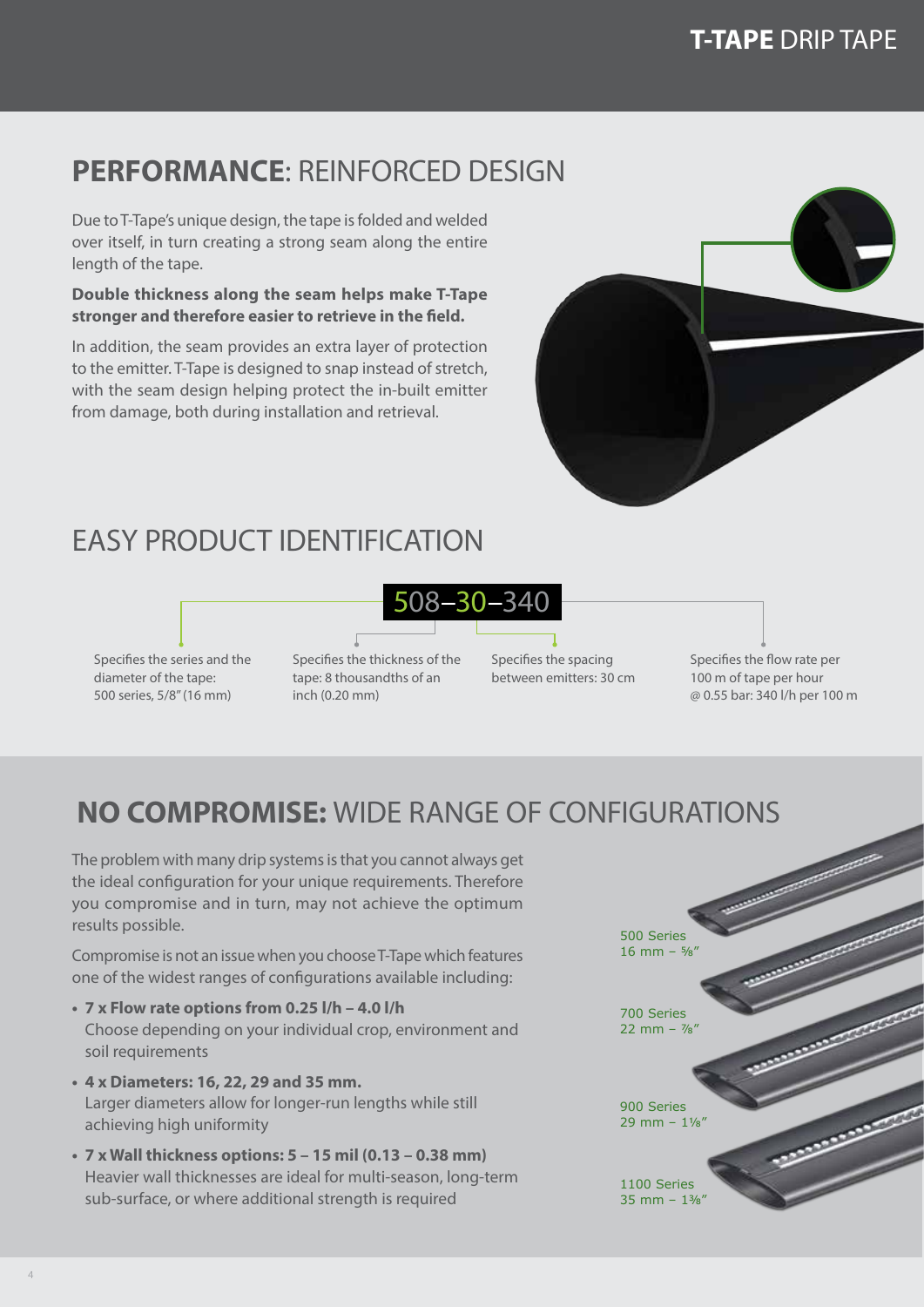### **INTRODUCING T-Tape<sup>s</sup>**

#### If you need even more tensile strength than T-Tape's already reinforced design, T-Tape<sup>s</sup> is your answer.

Manufactured with some of the most advanced extrusion technology in drip irrigation, T-Tape<sup>s</sup> provides outstanding tensile strength making it ideal for situations where retrieval may be a challenge. T-Tape<sup>s</sup> is easily identified with its signature green stripe (Europe only).



### PRODUCT GUIDELINES

#### **T-Tape can perform at low pressure and therefore flow rates are calculated at 0.55 bar.**

In some cases, you may increase pressure, which will in turn provide a higher flow rate from each emitter. For example, if you run T-Tape with 0.50 l/h emitter at 0.80 bar, each emitter will emit 0.62 l/h.

The table below provides a reference of the output per emitter of T-Tape at 0.55, 0.80 and 1.00 bar.

| <b>Emitter Flow Rate (I/h)</b><br><b>Based on Nominal Pressure of 0.55 bar</b> | 0.25 | 0.33 | 0.50 | 0.75 | 1.00 |      | 2.00 |
|--------------------------------------------------------------------------------|------|------|------|------|------|------|------|
| Flow rate (I/h) per emitter $\omega$ 0.80 bar                                  |      | 0.42 | 0.62 | 0.89 | .20  | 1.4/ | 2.31 |
| Flow rate (I/h) per emitter $@$ 1.00 bar                                       | 0.37 | 0.49 | 0.70 | .00. | 135  | .65  | 2.58 |

### COMMON FILTRATION REQUIREMENTS FOR MOST APPLICATIONS

### **> 0.5 l/h per emitter: 130 micron / 120 mesh ≤ 0.5 l/h per emitter: 100 micron / 150 mesh**

Filtration requirement is dependent on a number of factors including water source and application. Please consult with an irrigation specialist for filtration requirements for your specific application.

### PRESSURE GUIDELINES

Minimum operating pressure: 0.30 bar Recommended operating pressure: 0.55 bar

| Maximum pressures (bar)  |                        |                           |                  |                  |  |  |  |  |  |  |  |
|--------------------------|------------------------|---------------------------|------------------|------------------|--|--|--|--|--|--|--|
| Wall<br><b>Thickness</b> |                        |                           | <b>Diameter</b>  |                  |  |  |  |  |  |  |  |
| (mil)                    | <b>16 mm</b><br>(5/8") | $22 \text{ mm}$<br>(7/8") | 29 mm<br>(11/8") | 35 mm<br>(13/8") |  |  |  |  |  |  |  |
| 5                        | 0.75                   |                           |                  |                  |  |  |  |  |  |  |  |
| 6                        | 0.90                   | 0.69                      |                  |                  |  |  |  |  |  |  |  |
| 7                        | 1.03                   | 0.69                      |                  |                  |  |  |  |  |  |  |  |
| 8                        | 1.24                   | 0.83                      | 0.69             |                  |  |  |  |  |  |  |  |
| 10                       | 1.52                   | 1.10                      | 0.83             |                  |  |  |  |  |  |  |  |
| 12                       | 1.79                   | 1.31                      | 1.03             |                  |  |  |  |  |  |  |  |
| 15                       | 2.28                   | 1.59                      | 1.24             | 1.10             |  |  |  |  |  |  |  |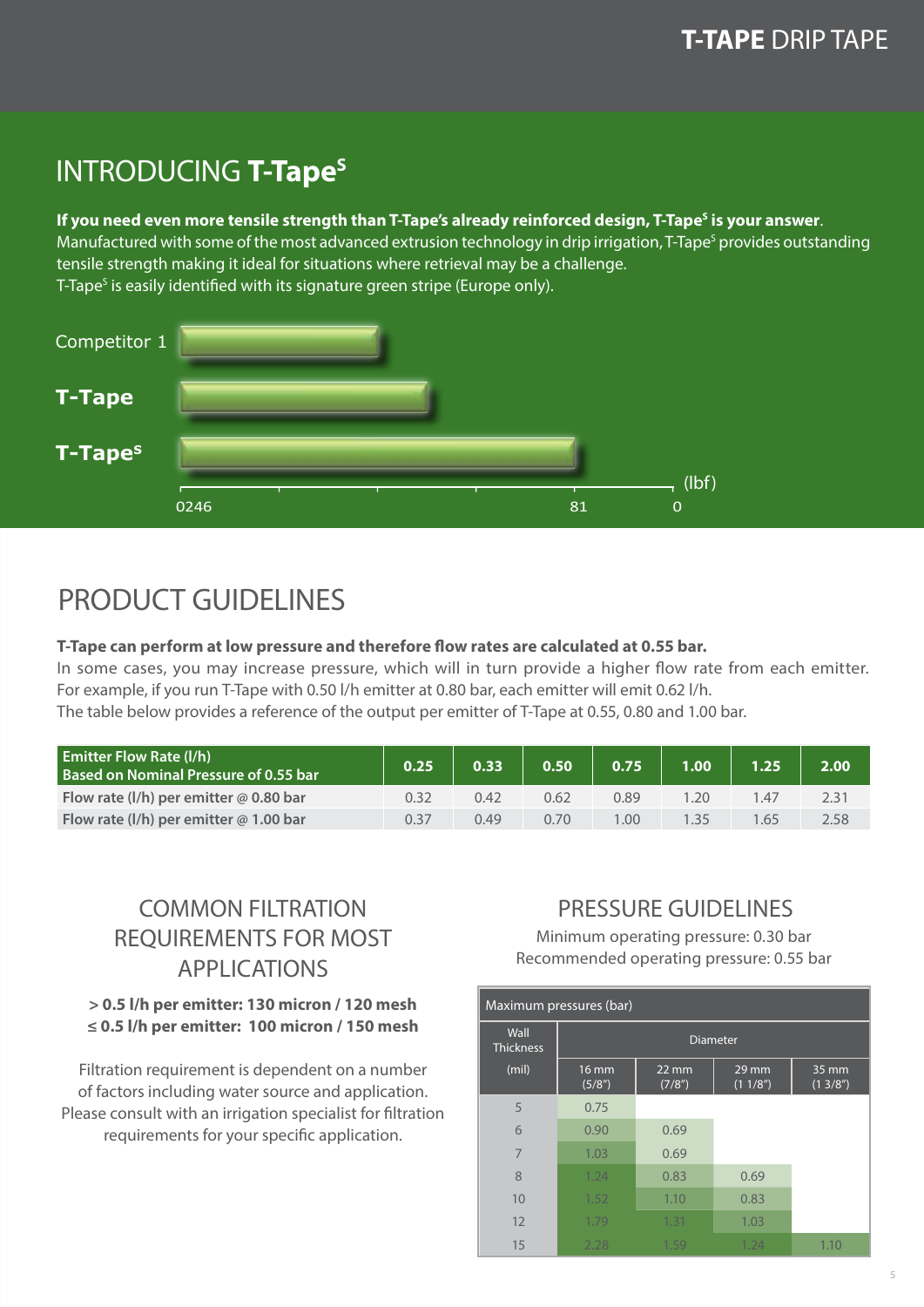### T-TAPE | 16 mm (500 SERIES) PERFORMANCE DATA

| Description       | Nominal <sup>Ø</sup> |       | <b>Wall Thickness</b><br>(Nominal) | <b>Spacing</b> | <b>Flow Rates</b> |                | <b>Maximum Run</b><br>Length (90% E.U.) | Roll<br>Length | <b>Product Number</b> |
|-------------------|----------------------|-------|------------------------------------|----------------|-------------------|----------------|-----------------------------------------|----------------|-----------------------|
|                   |                      | (mil) | (mm)                               | (cm)           | (I/h per emitter) | (I/h per 100m) | (m)                                     | (m)            |                       |
| 505-10-750        | 16mm (5/8")          | 5     | 0.13                               | 10             | 0.75              | 750            | 85                                      | 3655           | 101045765             |
| 505-15-500        | 16mm (5/8")          | 5     | 0.13                               | 15             | 0.75              | 500            | 100                                     | 3655           | 101001663             |
| 505-20-250        | 16mm (5/8")          | 5     | 0.13                               | 20             | 0.50              | 250            | 160                                     | 3655           | 101001471             |
| 505-20-340        | 16mm (5/8")          | 5     | 0.13                               | 20             | 0.65              | 340            | 150                                     | 3655           | 101001472             |
| 505-20-380        | 16mm (5/8")          | 5     | 0.13                               | 20             | 0.75              | 380            | 135                                     | 3655           | 101001473             |
| 505-20-500        | 16mm (5/8")          | 5     | 0.13                               | 20             | 1.00              | 500            | 100                                     | 3655           | 101001474             |
| 505-30-170        | 16mm (5/8")          | 5     | 0.13                               | 30             | 0.50              | 170            | 205                                     | 3655           | 101001475             |
| 505-30-250        | 16mm (5/8")          | 5     | 0.13                               | 30             | 0.75              | 250            | 180                                     | 3655           | 101001476             |
| 505-30-340        | 16mm (5/8")          | 5     | 0.13                               | 30             | $\mathbf{1}$      | 340            | 150                                     | 3655           | 101001477             |
| 506-10-750        | 16mm (5/8")          | 6     | 0.15                               | 10             | 0.75              | 750            | 85                                      | 3050           | 101008273             |
| 506-10-1350       | 16mm (5/8")          | 6     | 0.15                               | 10             | 1.35              | 1350           | 50                                      | 3050           | 101045761             |
| 506-15-170        | 16mm (5/8")          | 6     | 0.15                               | 15             | 0.25              | 170            | 180                                     | 3050           | 101001678             |
| 506-15-220        | 16mm (5/8")          | 6     | 0.15                               | 15             | 0.33              | 220            | 205                                     | 3050           | 101001995             |
| 506-15-340        | 16mm (5/8")          | 6     | 0.15                               | 15             | 0.5               | 340            | 150                                     | 3050           | 101001043             |
| 506-15-340        | 16mm (5/8")          | 6     | 0.15                               | 15             | 0.5               | 340            | 130                                     | 3050           | 101001996             |
| 506-15-500        | 16mm (5/8")          | 6     | 0.15                               | 15             | 0.75              | 500            | 110                                     | 3050           | 101001679             |
| 506-15-1000       | 16mm (5/8")          | 6     | 0.15                               | 15             | 1.5               | 1000           | 75                                      | 3050           | WT13088               |
| 506-20-125        | 16mm (5/8")          | 6     | 0.15                               | 20             | 0.25              | 125            | 235                                     | 3050           | 101001478             |
| 506-20-250        | 16mm (5/8")          | 6     | 0.15                               | 20             | 0.5               | 250            | 175                                     | 3050           | 101001479             |
| 506-20-380        | 16mm (5/8")          | 6     | 0.15                               | 20             | 0.75              | 380            | 135                                     | 3050           | 101001480             |
| 506-20-500        | 16mm (5/8")          | 6     | 0.15                               | 20             | $\mathbf{1}$      | 500            | 115                                     | 3050           | 101001481             |
| 506-25-300        | 16mm (5/8")          | 6     | 0.15                               | 25             | 0.75              | 300            | 155                                     | 3050           | 101001997             |
| 506-30-170        | 16mm (5/8")          | 6     | 0.15                               | 30             | 0.5               | 170            | 230                                     | 3050           | 101001482             |
| 506-30-250        | 16mm (5/8")          | 6     | 0.15                               | 30             | 0.75              | 250            | 175                                     | 3050           | 101001485             |
| 506-30-340        | 16mm (5/8")          | 6     | 0.15                               | 30             | $\mathbf{1}$      | 340            | 150                                     | 3050           | 101001488             |
| 506-40-250        | 16mm (5/8")          | 6     | 0.15                               | 40             | $\overline{1}$    | 250            | 180                                     | 3050           | 101001691             |
| 507-10-1350       | 16mm (5/8")          | 7     | 0.18                               | 10             | 1.35              | 1350           | 50                                      | 2800           | WT13085               |
| 507-15-1000       | 16mm (5/8")          | 7     | 0.18                               | 15             | 1.5               | 1000           | 80                                      | 2800           | WT14982               |
| 507-20-500        | 16mm (5/8")          | 7     | 0.18                               | 20             | $\mathbf{1}$      | 500            | 110                                     | 2800           | 101014490             |
| 507-30-250        | 16mm (5/8")          | 7     | 0.18                               | 30             | 0.75              | 250            | 180                                     | 2800           | 101022864             |
| 507-30-340        | 16mm (5/8")          | 7     | 0.18                               | 30             | $\mathbf{1}$      | 340            | 150                                     | 2800           | 101014491             |
| 507-40-185        | 16mm (5/8")          | 7     | 0.18                               | 40             | 0.75              | 185            | 215                                     | 2800           | WT15158               |
| 508-10-750        | 16mm (5/8")          | 8     | 0.2                                | 10             | 0.75              | 750            | 85                                      | 2300           | 101001490             |
| 508-10-1000       | 16mm (5/8")          | 8     | 0.2                                | 10             | $\mathbf{1}$      | 1000           | 70                                      | 2300           | 101002004             |
| 508-10-1000 - AGS | 16mm (5/8")          | 8     | 0.2                                | 10             | $\mathbf{1}$      | 1000           | 70                                      | 2300           | 101001980             |
| 508-10-1350       | 16mm (5/8")          | 8     | 0.2                                | 10             | 1.35              | 1350           | 50                                      | 2300           | 101045762             |
| 508-15-170        | 16mm (5/8")          | 8     | 0.2                                | 15             | 0.25              | 170            | 205                                     | 2300           | WT10311               |
| 508-15-220        | 16mm (5/8")          | 8     | 0.2                                | 15             | 0.33              | 220            | 180                                     | 2300           | 101002008             |
| 508-15-340        | 16mm (5/8")          | 8     | 0.2                                | 15             | 0.5               | 340            | 150                                     | 2300           | 101001045             |
| 508-15-340        | 16mm (5/8")          | 8     | 0.2                                | 15             | 0.5               | 340            | 150                                     | 2300           | 101002009             |
| 508-15-500        | 16mm (5/8")          | 8     | 0.2                                | 15             | 0.75              | 500            | 110                                     | 2300           | 101002012             |
| 508-15-1000       | 16mm (5/8")          | 8     | 0.2                                | 15             | 1.5               | 1000           | 75                                      | 2300           | 101001491             |
| 508-20-125        | 16mm (5/8")          | 8     | 0.2                                | 20             | 0.25              | 125            | 235                                     | 2300           | 101002013             |
| 508-20-250        | 16mm (5/8")          | 8     | 0.2                                | 20             | 0.5               | 250            | 175                                     | 2300           | 101001492             |
| 508-20-380        | 16mm (5/8")          | 8     | 0.2                                | 20             | 0.75              | 380            | 135                                     | 2300           | 101001869             |
| 508-20-500        | 16mm (5/8")          | 8     | 0.2                                | 20             | $\mathbf{1}$      | 500            | 115                                     | 2300           | 101001494             |
| 508-25-300        | 16mm (5/8")          | 8     | 0.2                                | 25             | 0.75              | 300            | 155                                     | 2300           | 101002018             |
| 508-25-600        | 16mm (5/8")          | 8     | 0.2                                | 25             | 1.5               | 600            | 115                                     | 2300           | 101002019             |
| 508-30-80         | 16mm (5/8")          | 8     | 0.2                                | 30             | 0.25              | 80             | 325                                     | 2300           | 101002020             |
| 508-30-170        | 16mm(5/8")           | 8     | 0.2                                | 30             | 0.5               | 170            | 230                                     | 2300           | 101001497             |
| 508-30-250        | 16mm (5/8")          | 8     | 0.2                                | 30             | 0.75              | 250            | 180                                     | 2300           | 101001499             |
| 508-30-340        | 16mm (5/8")          | 8     | 0.2                                | 30             | $\mathbf{1}$      | 340            | 150                                     | 2300           | 101001500             |
| 508-40-125        | 16mm (5/8")          | 8     | 0.2                                | 40             | 0.5               | 125            | 280                                     | 2300           | 101001709             |
| 508-40-185        | 16mm (5/8")          | 8     | 0.2                                | 40             | 0.75              | 185            | 215                                     | 2300           | 101001710             |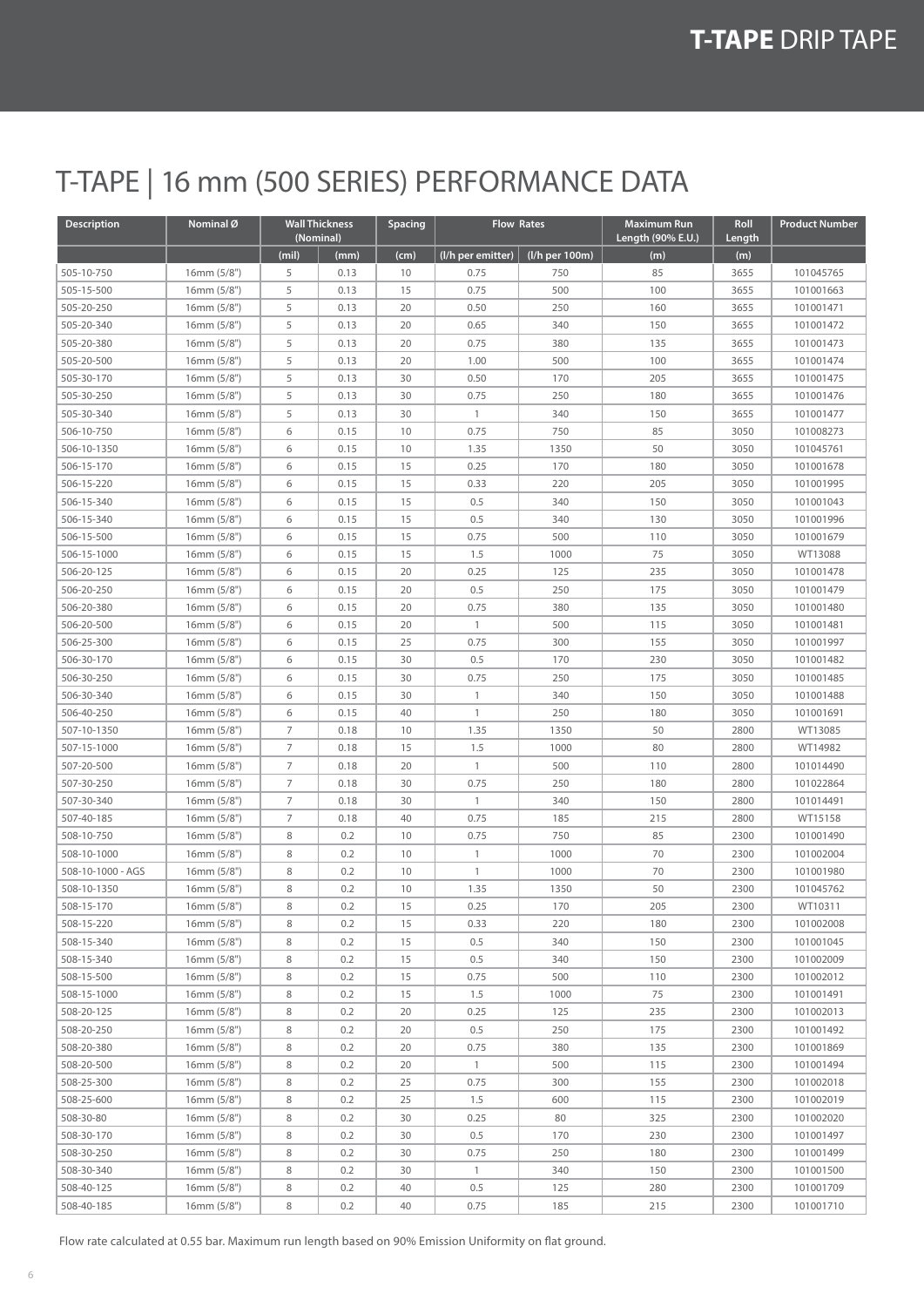### T-TAPE | 16 mm (500 SERIES) PERFORMANCE DATA - CONTINUED

| <b>Description</b> | Nominal Ø                 | (Nominal) | <b>Wall Thickness</b> | <b>Spacing</b>           | <b>Flow Rates</b> |                          | <b>Maximum Run</b><br>Length (90% E.U.) | Roll<br>Length | <b>Product Number</b> |
|--------------------|---------------------------|-----------|-----------------------|--------------------------|-------------------|--------------------------|-----------------------------------------|----------------|-----------------------|
|                    |                           | (mil)     | (mm)                  | (cm)                     | (I/h per emitter) | (l/h per 100m)           | (m)                                     | (m)            |                       |
| 508-40-250         | 16mm (5/8")               | 8         | 0.2                   | 40                       | 1.00              | 250                      | 180                                     | 2300           | 101001712             |
| 508-60-210         | 16mm (5/8")               | 8         | 0.2                   | 60                       | 1.25              | 210                      | 205                                     | 2300           | 101001715             |
| 510-10-750         | 16mm (5/8")               | 10        | 0.25                  | 10                       | 0.75              | 750                      | 85                                      | 1830           | 101001506             |
| 510-10-1000        | 16mm (5/8")               | 10        | 0.25                  | 10                       | 1.00              | 1000                     | 75                                      | 1830           | 101002024             |
| 510-15-220         | 16mm (5/8")               | 10        | 0.25                  | 15                       | 0.33              | 220                      | 180                                     | 1830           | 101002026             |
| 510-15-340         | 16mm (5/8")               | 10        | 0.25                  | 15                       | 0.50              | 340                      | 150                                     | 1830           | 101002027             |
| 510-15-500         | 16mm (5/8")               | 10        | 0.25                  | 15                       | 0.75              | 500                      | 110                                     | 1830           | 101002028             |
| 510-15-1000        | 16mm (5/8")               | 10        | 0.25                  | 15                       | 1.50              | 1000                     | 80                                      | 1830           | 101001508             |
| 510-15-1000        | 16mm (5/8")               | 10        | 0.25                  | 15                       | 1.50              | 1000                     | 80                                      | 1830           | 101002025             |
| 510-20-250         | 16mm (5/8")               | 10        | 0.25                  | 20                       | 0.50              | 250                      | 175                                     | 1830           | 101001509             |
| 510-20-380         | 16mm (5/8")               | 10        | 0.25                  | 20                       | 0.75              | 380                      | 135                                     | 1830           | 101001870             |
| 510-20-500         | 16mm (5/8")               | 10        | 0.25                  | 20                       | 1.00              | 500                      | 115                                     | 1830           | 101001511             |
| 510-25-600         | 16mm (5/8")               | 10        | 0.25                  | 25                       | 1.50              | 600                      | 115                                     | 1830           | 101002031             |
| 510-30-170         | 16mm (5/8")               | 10        | 0.25                  | 30                       | 0.50              | 170                      | 230                                     | 1830           | 101001512             |
| 510-30-250         | 16mm (5/8")               | 10        | 0.25                  | 30                       | 0.75              | 250                      | 180                                     | 1830           | 101001514             |
| 510-30-340         | 16mm (5/8")               | 10        | 0.25                  | 30                       | 1.00              | 340                      | 150                                     | 1830           | 101001515             |
| 510-40-125         | 16mm (5/8")               | 10        | 0.25                  | 40                       | 0.50              | 125                      | 240                                     | 1830           | 101001726             |
| 510-40-250         | 16mm (5/8")               | 10        | 0.25                  | 40                       | 1.00              | 250                      | 175                                     | 1830           | 101001727             |
| 510-40-315         | 16mm (5/8")               | 10        | 0.25                  | 40                       | 1.25              | 315                      | 160                                     | 1830           | 101002032             |
| 510-50-400         | 16mm (5/8")               | 10        | 0.25                  | 50                       | 2.00              | 400                      | 135                                     | 1830           | 101002034             |
| 510-50-800         | 16mm (5/8")               | 10        | 0.25                  | 50                       | 4.00              | 800                      | 85                                      | 1830           | 101002033             |
| 510-60-210         | 16mm (5/8")               | 10        | 0.25                  | 60                       | 1.25              | 210                      | 205                                     | 1830           | 101001730             |
| 512-10-1000        | 16mm (5/8")               | 12        | 0.3                   | 10                       | 1.00              | 1000                     | 80                                      | 1550           | 101002038             |
| 512-15-500         | 16mm (5/8")               | 12        | 0.3                   | 15                       | 0.75              | 500                      | 115                                     | 1550           | WT14724               |
| 512-20-250         | 16mm (5/8")               | 12        | 0.3                   | 20                       | 0.50              | 250                      | 175                                     | 1550           | 101002040             |
| 512-20-380         | 16mm (5/8")               | 12        | 0.3                   | 20                       | 0.75              | 380                      | 135                                     | 1550           | 101002041             |
| 512-20-500         | 16mm (5/8")               | 12        | 0.3                   | 20                       | 1.00              | 500                      | 115                                     | 1550           | 101001737             |
| 512-30-170         | 16mm (5/8")               | 12        | 0.3                   | 30                       | 0.50              | 170                      | 230                                     | 1550           | 101002039             |
| 512-30-250         | 16mm (5/8")               | 12        | 0.3                   | 30                       | 0.75              | 250                      | 180                                     | 1550           | 101002043             |
| 512-30-340         | 16mm (5/8")               | 12        | 0.3                   | 30                       | 1.00              | 340                      | 150                                     | 1550           | 101001738             |
| 512-40-125         | 16mm (5/8")               | 12        | 0.3                   | 40                       | 0.50              | 125                      | 240                                     | 1550           | 101002044             |
| 512-40-185         | 16mm (5/8")               | 12        | 0.3                   | 40                       | 0.75              | 185                      | 215                                     | 1550           | 101002045             |
| 512-40-250         | 16mm(5/8")                | 12        | 0.3                   | 40                       | 1.00              | 250                      | 180                                     | 1550           | 101001739             |
| 512-40-315         | 16mm (5/8")               | 12        | 0.3                   | 40                       | 1.25              | 315                      | 155                                     | 1550           | 101002046             |
| 512-50-250         | 16mm (5/8")               | 12        | 0.3                   | 50                       | 1.25              | 250                      | 175                                     | 1550           | 101002047             |
| 512-50-400         | 16mm (5/8")               | 12        | 0.3                   | 50                       | 2.00              | 400                      | 135                                     | 1550           | 101002048             |
| 512-60-210         | 16mm (5/8")               | 12        | 0.3                   | 60                       | 1.25              | 210                      | 205                                     | 1550           | 101002049             |
| 512-75-267         | 16mm (5/8")               | 12        | 0.3                   | 75                       | 2.00              | 267                      | 175                                     | 1550           | 101002050             |
| 515-20-250         | 16mm (5/8")               | 15        | 0.38                  | 20                       | 0.50              | 250                      | 175                                     | 1250           | 101001743             |
| 515-20-380         | 16mm (5/8")               | 15        | 0.38                  | 20                       | 0.75              | 380                      | 135                                     | 1250           | 101001744             |
| 515-20-500         | 16mm (5/8")               | 15        | 0.38                  | 20                       | 1.00              | 500                      | 115                                     |                | 101001745             |
| 515-30-170         | 16mm (5/8")               | 15        | 0.38                  | 30                       | 0.50              | 170                      | 230                                     | 1250<br>1250   | 101002052             |
| 515-30-250         | 16mm (5/8")               | 15        | 0.38                  | 30                       | 0.75              | 250                      | 180                                     | 1250           | 101001747             |
|                    |                           | 15        |                       |                          |                   |                          | 150                                     | 1250           | 101001748             |
| 515-30-340         | 16mm(5/8")<br>16mm (5/8") |           | 0.38                  | 30                       | 1.00              | 340                      |                                         |                |                       |
| 515-40-125         |                           | 15        | 0.38                  | 40                       | 0.50              | 125                      | 240                                     | 1250           | 101001750             |
| 515-40-185         | 16mm(5/8")                | 15        | 0.38                  | 40                       | 0.75              | 185                      | 215                                     | 1250           | 101001751             |
| 515-40-250         | 16mm (5/8")               | 15        | 0.38                  | 40                       | 1.00              | 250                      | 180                                     | 1250           | 101001752             |
| 515-40-315         | 16mm(5/8")                | 15        | 0.38                  | 40                       | 1.25              | 315                      | 155                                     | 1250           | 101002055             |
| 515-50-380         | 16mm(5/8")                | 15        | 0.38                  | 50                       | 1.90              | 380                      | 135                                     | 1250           | 101001754             |
| 515-50-400         | 16mm(5/8")                | 15        | 0.38                  | 50                       | 2.00              | 400                      | 135                                     | 1250           | 101002056             |
| 515-50-800         | 16mm(5/8")                | 15        | 0.38                  | 50                       | 4.00              | 800                      | 85                                      | 1250           | 101002057             |
| 515-60-210         | 16mm (5/8")               | 15        | 0.38                  | 60                       | 1.25              | 210                      | 205                                     | 1250           | 101001757             |
| 515-75-267         | 16mm (5/8")               | 15        | 0.38                  | 75                       | 2.00              | 267                      | 175                                     | 1250           | 101002058             |
| 515 Header Hose    | 16mm (5/8")               | 15        | 0.38                  | $\overline{\phantom{a}}$ |                   | $\overline{\phantom{a}}$ |                                         | 1250           | 101001343             |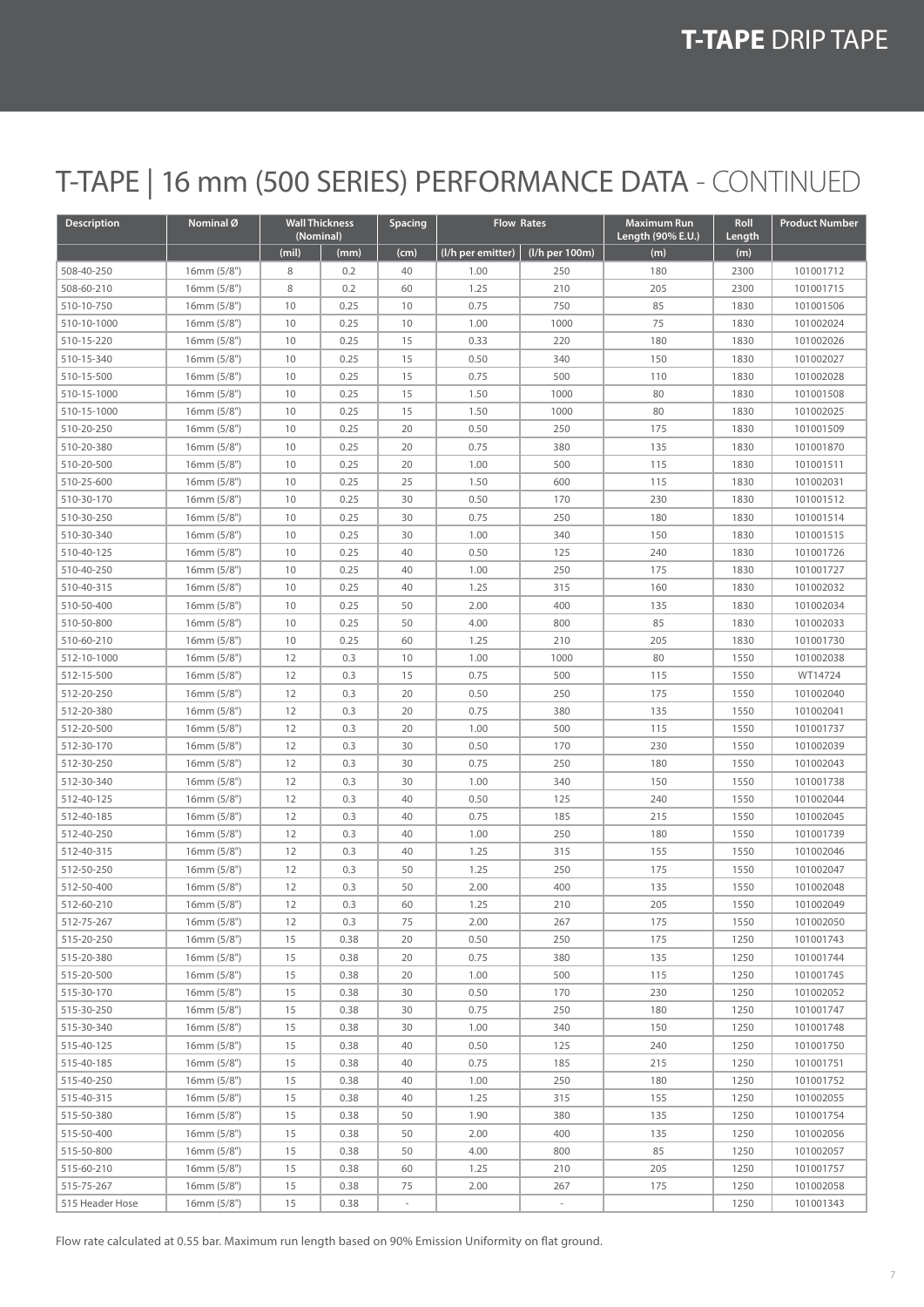### T-TAPE | 22 mm PERFORMANCE DATA (700 SERIES)

| <b>Description</b> | Nominal Ø   |                | <b>Wall Thickness</b><br>(Nominal) | Spacing |                   | <b>Flow Rates</b> | <b>Maximum Run</b><br>Length (90% E.U.) | Roll<br>Length | <b>Product Number</b> |
|--------------------|-------------|----------------|------------------------------------|---------|-------------------|-------------------|-----------------------------------------|----------------|-----------------------|
|                    |             | (mil)          | (mm)                               | (cm)    | (I/h per emitter) | (I/h per 100m)    | (m)                                     | (m)            |                       |
| 706-15-170         | 22mm (7/8") | 6              | 0.15                               | 15      | 0.25              | 170               | 405                                     | 2250           | 101001767             |
| 706-15-220-VLF     | 22mm (7/8") | 6              | 0.15                               | 15      | 0.33              | 220               | 350                                     | 2250           | 101002059             |
| 706-15-340         | 22mm (7/8") | 6              | 0.15                               | 15      | 0.50              | 340               | 265                                     | 2250           | 101002060             |
| 706-20-250         | 22mm (7/8") | 6              | 0.15                               | 20      | 0.50              | 250               | 310                                     | 2250           | 101001521             |
| 706-20-380         | 22mm (7/8") | 6              | 0.15                               | 20      | 0.75              | 380               | 240                                     | 2250           | 101002061             |
| 706-20-500         | 22mm (7/8") | 6              | 0.15                               | 20      | 1.00              | 500               | 200                                     | 2250           | 101001522             |
| 706-25-300         | 22mm (7/8") | 6              | 0.15                               | 25      | 0.75              | 300               | 280                                     | 2250           | 101002063             |
| 706-30-170         | 22mm (7/8") | 6              | 0.15                               | 30      | 0.50              | 170               | 405                                     | 2250           | 101001523             |
| 706-30-250         | 22mm (7/8") | 6              | 0.15                               | 30      | 0.75              | 250               | 315                                     | 2250           | 101001530             |
| 706-30-340         | 22mm (7/8") | 6              | 0.15                               | 30      | 1.00              | 340               | 265                                     | 2250           | 101001532             |
| 706-40-250         | 22mm (7/8") | 6              | 0.15                               | 40      | 1.00              | 250               | 320                                     | 2250           | 101001776             |
| 707-20-250         | 22mm (7/8") | $\overline{7}$ | 0.18                               | 20      | 0.50              | 250               | 310                                     | 1970           | 101046746             |
| 707-20-380         | 22mm (7/8") | 7              | 0.18                               | 20      | 0.75              | 380               | 240                                     | 1970           | 101046745             |
| 707-20-500         | 22mm (7/8") | 7              | 0.18                               | 20      | 1.00              | 500               | 200                                     | 1970           | 101014495             |
| 707-30-250         | 22mm (7/8") | $\overline{7}$ | 0.18                               | 30      | 0.75              | 250               | 315                                     | 1970           | 101014496             |
| 707-30-340         | 22mm (7/8") | $\overline{7}$ | 0.18                               | 30      | 1.00              | 340               | 265                                     | 1970           | 101014497             |
| 707-40-185         | 22mm (7/8") | $\overline{7}$ | 0.18                               | 40      | 0.75              | 185               | 390                                     | 1970           | WT15159               |
| 708-15-170-ULF     | 22mm (7/8") | 8              | 0.2                                | 15      | 0.25              | 170               | 405                                     | 1695           | 101002065             |
| 708-15-220-VLF     | 22mm (7/8") | 8              | 0.2                                | 15      | 0.33              | 220               | 350                                     | 1695           | 101002066             |
| 708-15-340         | 22mm (7/8") | 8              | 0.2                                | 15      | 0.50              | 340               | 265                                     | 1695           | 101002067             |
| 708-15-500         | 22mm (7/8") | 8              | 0.2                                | 15      | 0.75              | 500               | 200                                     | 1695           | 101002068             |
| 708-20-125-ULF     | 22mm (7/8") | 8              | 0.2                                | 20      | 0.25              | 125               | 430                                     | 1695           | 101002069             |
| 708-20-250         | 22mm (7/8") | 8              | 0.2                                | 20      | 0.50              | 250               | 310                                     | 1695           | 101001534             |
| 708-20-380         | 22mm (7/8") | 8              | 0.2                                | 20      | 0.75              | 380               | 240                                     | 1695           | 101001871             |
| 708-20-500         | 22mm (7/8") | 8              | 0.2                                | 20      | 1.00              | 500               | 200                                     | 1695           | 101001535             |
| 708-25-300         | 22mm (7/8") | 8              | 0.2                                | 25      | 0.75              | 300               | 280                                     | 1695           | 101002070             |
| 708-25-600         | 22mm (7/8") | 8              | 0.2                                | 25      | 1.50              | 600               | 200                                     | 1695           | 101002071             |
| 708-30-170         | 22mm (7/8") | 8              | 0.2                                | 30      | 0.50              | 170               | 405                                     | 1695           | 101001536             |
| 708-30-250         | 22mm (7/8") | 8              | 0.2                                | 30      | 0.75              | 250               | 315                                     | 1695           | 101001542             |
| 708-30-340         | 22mm (7/8") | 8              | 0.2                                | 30      | 1.00              | 340               | 265                                     | 1695           | 101001543             |
| 708-40-185         | 22mm (7/8") | 8              | 0.2                                | 40      | 0.75              | 185               | 390                                     | 1695           | 101014482             |
| 708-40-250         | 22mm (7/8") | 8              | 0.2                                | 40      | 1.00              | 250               | 320                                     | 1695           | 101001788             |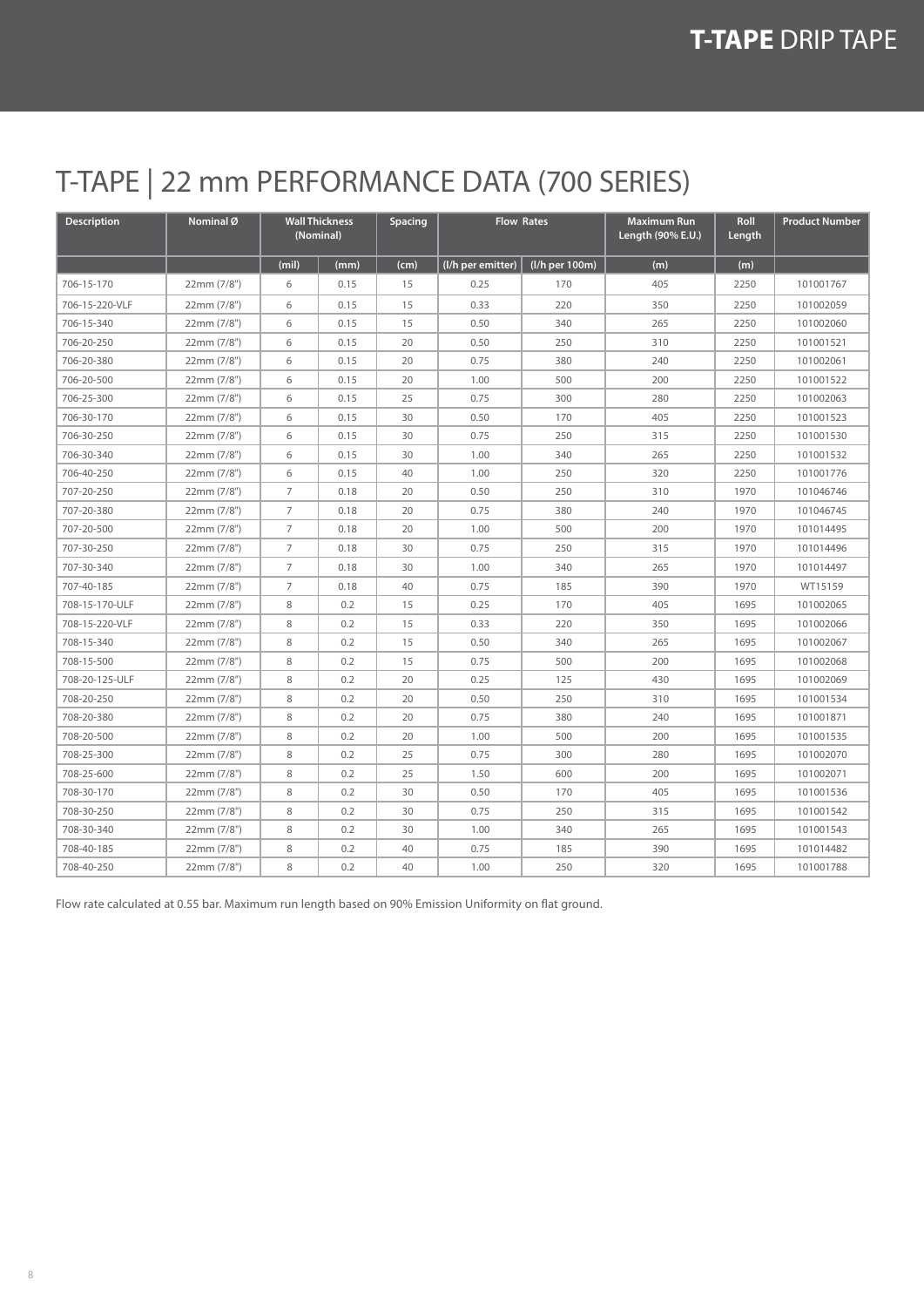### T-TAPE | 22 mm (700 SERIES) - CONTINUED

| Description     | Nominal Ø   | (Nominal) | <b>Wall Thickness</b> | <b>Spacing</b> | <b>Flow Rates</b> |                | <b>Maximum Run</b><br>Length (90% E.U.) | Roll<br>Length | <b>Product Number</b> |
|-----------------|-------------|-----------|-----------------------|----------------|-------------------|----------------|-----------------------------------------|----------------|-----------------------|
|                 |             | (mil)     | (mm)                  | (cm)           | (I/h per emitter) | (I/h per 100m) | (m)                                     | (m)            |                       |
| 710-15-220      | 22mm (7/8") | 10        | 0.25                  | 15             | 0.33              | 220            | 350                                     | 1340           | 101002072             |
| 710-15-340      | 22mm (7/8") | 10        | 0.25                  | 15             | 0.50              | 340            | 265                                     | 1340           | 101001049             |
| 710-15-340      | 22mm (7/8") | 10        | 0.25                  | 15             | 0.50              | 340            | 265                                     | 1340           | 101002078             |
| 710-20-250      | 22mm (7/8") | 10        | 0.25                  | 20             | 0.50              | 250            | 310                                     | 1340           | 101001544             |
| 710-20-380      | 22mm (7/8") | 10        | 0.25                  | 20             | 0.75              | 380            | 240                                     | 1340           | 101001873             |
| 710-20-500      | 22mm (7/8") | 10        | 0.25                  | 20             | 1.00              | 500            | 200                                     | 1340           | 101001545             |
| 710-30-170      | 22mm (7/8") | 10        | 0.25                  | 30             | 0.50              | 170            | 405                                     | 1340           | 101001546             |
| 710-30-250      | 22mm (7/8") | 10        | 0.25                  | 30             | 0.75              | 250            | 315                                     | 1340           | 101001553             |
| 710-30-340      | 22mm (7/8") | 10        | 0.25                  | 30             | 1.00              | 340            | 265                                     | 1340           | 101001554             |
| 710-40-315      | 22mm (7/8") | 10        | 0.25                  | 40             | 1.25              | 315            | 275                                     | 1340           | 101002079             |
| 710-50-800      | 22mm (7/8") | 10        | 0.25                  | 50             | 4.00              | 800            | 150                                     | 1340           | 101002080             |
| 710-60-210      | 22mm (7/8") | 10        | 0.25                  | 60             | 1.25              | 210            | 360                                     | 1340           | 101001804             |
| 712-20-250      | 22mm (7/8") | 12        | 0.3                   | 20             | 0.50              | 250            | 310                                     | 1135           | WT14453               |
| 712-20-250      | 22mm (7/8") | 12        | 0.3                   | 20             | 0.50              | 250            | 310                                     | 1135           | 101002082             |
| 712-20-380      | 22mm (7/8") | 12        | 0.3                   | 20             | 0.75              | 380            | 240                                     | 1135           | 101002083             |
| 712-20-500      | 22mm (7/8") | 12        | 0.3                   | 20             | 1.00              | 500            | 200                                     | 1135           | 101002084             |
| 712-30-170      | 22mm (7/8") | 12        | 0.3                   | 30             | 0.50              | 170            | 405                                     | 1135           | 101002085             |
| 712-30-250      | 22mm (7/8") | 12        | 0.3                   | 30             | 0.75              | 250            | 315                                     | 1135           | 101002089             |
| 712-30-340      | 22mm (7/8") | 12        | 0.3                   | 30             | 1.00              | 340            | 265                                     | 1135           | 101002090             |
| 712-40-125      | 22mm (7/8") | 12        | 0.3                   | 40             | 0.50              | 125            | 490                                     | 1135           | 101002091             |
| 712-40-185      | 22mm (7/8") | 12        | 0.3                   | 40             | 0.75              | 185            | 390                                     | 1135           | 101002092             |
| 712-40-250      | 22mm (7/8") | 12        | 0.3                   | 40             | 1.00              | 250            | 320                                     | 1135           | 101002093             |
| 712-40-315      | 22mm (7/8") | 12        | 0.3                   | 40             | 1.25              | 315            | 275                                     | 1135           | 101002094             |
| 712-50-400      | 22mm (7/8") | 12        | 0.3                   | 50             | 2.00              | 400            | 235                                     | 1135           | 101002095             |
| 712-60-210      | 22mm (7/8") | 12        | 0.3                   | 60             | 1.25              | 210            | 360                                     | 1135           | 101002096             |
| 712-75-267      | 22mm (7/8") | 12        | 0.3                   | 75             | 2.00              | 267            | 310                                     | 1135           | 101002097             |
| 715-20-250      | 22mm (7/8") | 15        | 0.38                  | 20             | 0.50              | 250            | 310                                     | 914            | 101023135             |
| 715-20-380      | 22mm (7/8") | 15        | 0.38                  | 20             | 0.75              | 380            | 240                                     | 915            | 101002108             |
| 715-20-500      | 22mm (7/8") | 15        | 0.38                  | 20             | 1.00              | 500            | 200                                     | 915            | 101001806             |
| 715-30-170      | 22mm (7/8") | 15        | 0.38                  | 30             | 0.50              | 170            | 405                                     | 915            | 101001558             |
| 715-30-170      | 22mm (7/8") | 15        | 0.38                  | 30             | 0.50              | 170            | 405                                     | 915            | 101001555             |
| 715-30-170      | 22mm (7/8") | 15        | 0.38                  | 30             | 0.50              | 170            | 405                                     | 915            | 101002119             |
| 715-30-250      | 22mm (7/8") | 15        | 0.38                  | 30             | 0.75              | 250            | 315                                     | 915            | 101001814             |
| 715-30-340      | 22mm (7/8") | 15        | 0.38                  | 30             | 1.00              | 340            | 265                                     | 915            | 101001815             |
| 715-37.5-267    | 22mm (7/8") | 15        | 0.38                  | 37.5           | 1.00              | 267            | 310                                     | 915            | 101002109             |
| 715-37.5-533    | 22mm (7/8") | 15        | 0.38                  | 37.5           | 2.00              | 533            | 200                                     | 915            | 101002110             |
| 715-40-185      | 22mm (7/8") | 15        | 0.38                  | 40             | 0.75              | 185            | 390                                     | 915            | 101002111             |
| 715-40-210      | 22mm (7/8") | 15        | 0.38                  | 40             | 0.85              | 210            | 360                                     | 915            | 101001817             |
| 715-40-250      | 22mm (7/8") | 15        | 0.38                  | 40             | 1.00              | 250            | 320                                     | 915            | 101001818             |
| 715-40-315      | 22mm (7/8") | 15        | 0.38                  | 40             | 1.25              | 315            | 275                                     | 915            | 101002113             |
| 715-50-400      | 22mm (7/8") | 15        | 0.38                  | 50             | 2.00              | 400            | 235                                     | 915            | 101002115             |
| 715-50-800      | 22mm (7/8") | 15        | 0.38                  | 50             | 4.00              | 800            | 150                                     | 915            | 101002114             |
| 715-60-210      | 22mm (7/8") | 15        | 0.38                  | 60             | 1.25              | 210            | 360                                     | 915            | 101001819             |
| 715-60-350      | 22mm (7/8") | 15        | 0.38                  | 60             | 2.00              | 350            | 260                                     | 915            | 101002116             |
| 715-75-267      | 22mm (7/8") | 15        | 0.38                  | 75             | 2.00              | 267            | 310                                     | 915            | 101002117             |
| 715-75-533      | 22mm (7/8") | 15        | 0.38                  | 75             | 4.00              | 533            | 200                                     | 915            | 101002118             |
| 715 Header Hose | 22mm (7/8") | 15        | 0.38                  | $\sim$         |                   |                |                                         | 915            | 101001348             |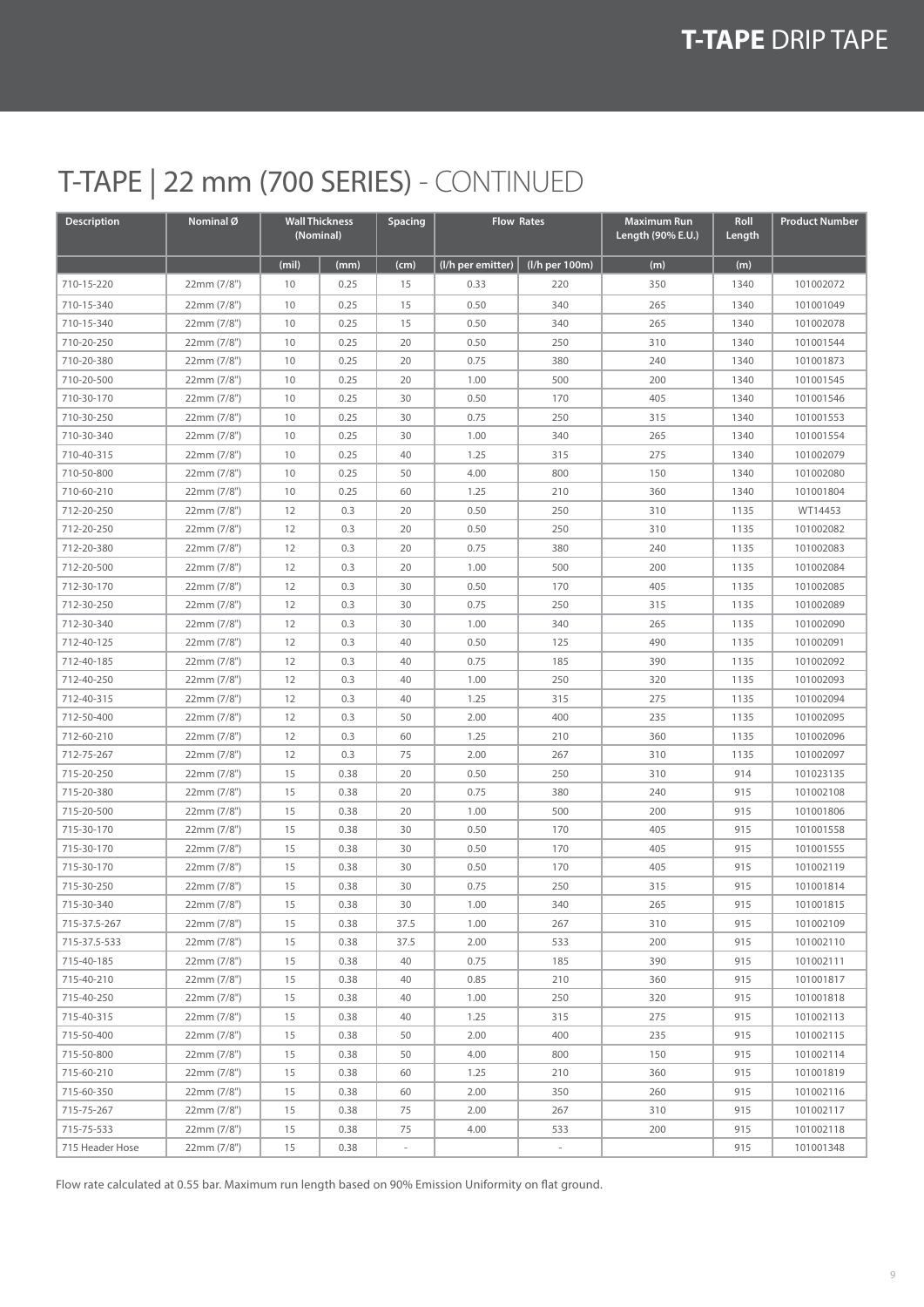### T-TAPE | 29 mm (900 SERIES)

| Description     | Nominal <sup>Ø</sup> |       | <b>Wall Thickness</b><br>(Nominal) | Spacing | <b>Flow Rates</b> |                | <b>Maximum Run</b><br>Length (90% E.U.) | Roll<br>Length | <b>Product Number</b> |
|-----------------|----------------------|-------|------------------------------------|---------|-------------------|----------------|-----------------------------------------|----------------|-----------------------|
|                 |                      | (mil) | (mm)                               | (cm)    | (I/h per emitter) | (I/h per 100m) | (m)                                     | (m)            |                       |
| 908-15-170      | 29mm (9/8")          | 8     | 0.2                                | 15      | 0.25              | 170            | 540                                     | 1700           | 101002120             |
| 908-20-125      | 29mm (9/8")          | 8     | 0.2                                | 20      | 0.25              | 125            | 660                                     | 1700           | 101002121             |
| 908-20-250      | 29mm (9/8")          | 8     | 0.2                                | 20      | 0.50              | 250            | 480                                     | 1700           | 101002122             |
| 908-20-500      | 29mm (9/8")          | 8     | 0.2                                | 20      | 1.00              | 500            | 315                                     | 1700           | 101002123             |
| 908-30-250      | 29mm (9/8")          | 8     | 0.2                                | 30      | 0.75              | 250            | 480                                     | 1700           | 101002124             |
| 908-30-340      | 29mm (9/8")          | 8     | 0.2                                | 30      | 1.00              | 340            | 405                                     | 1700           | 101002125             |
| 908-40-250      | 29mm (9/8")          | 8     | 0.2                                | 40      | 1.00              | 250            | 480                                     | 1700           | 101002127             |
| 908-40-315      | 29mm (9/8")          | 8     | 0.2                                | 40      | 1.25              | 315            | 430                                     | 1700           | 101002128             |
| 908-50-400      | 29mm (9/8")          | 8     | 0.2                                | 50      | 2.00              | 400            | 365                                     | 1700           | 101002129             |
| 908-60-210      | 29mm (9/8")          | 8     | 0.2                                | 60      | 1.25              | 210            | 560                                     | 1700           | 101002130             |
| 910-15-220      | 29mm (9/8")          | 10    | 0.25                               | 15      | 0.33              | 220            | 540                                     | 1345           | 101002131             |
| 910-20-250      | 29mm (9/8")          | 10    | 0.25                               | 20      | 0.50              | 250            | 480                                     | 1345           | 101002136             |
| 910-20-380      | 29mm (9/8")          | 10    | 0.25                               | 20      | 0.75              | 380            | 370                                     | 1345           | 101002137             |
| 910-20-500      | 29mm (9/8")          | 10    | 0.25                               | 20      | 1.00              | 500            | 315                                     | 1345           | 101002138             |
| 910-30-170      | 29mm (9/8")          | 10    | 0.25                               | 30      | 0.50              | 170            | 620                                     | 1345           | 101002139             |
| 910-30-250      | 29mm (9/8")          | 10    | 0.25                               | 30      | 0.75              | 250            | 480                                     | 1345           | 101002140             |
| 910-30-340      | 29mm (9/8")          | 10    | 0.25                               | 30      | 1.00              | 340            | 405                                     | 1345           | 101002141             |
| 910-40-250      | 29mm (9/8")          | 10    | 0.25                               | 40      | 1.00              | 250            | 480                                     | 1345           | 101002142             |
| 910-40-315      | 29mm (9/8")          | 10    | 0.25                               | 40      | 1.25              | 315            | 430                                     | 1345           | 101002143             |
| 912-20-250      | 29mm (9/8")          | 12    | 0.3                                | 20      | 0.50              | 250            | 480                                     | 1150           | 101002151             |
| 912-20-380      | 29mm (9/8")          | 12    | 0.3                                | 20      | 0.75              | 380            | 370                                     | 1150           | 101002146             |
| 912-20-500      | 29mm (9/8")          | 12    | 0.3                                | 20      | 1.00              | 500            | 315                                     | 1150           | 101002147             |
| 912-30-170      | 29mm (9/8")          | 12    | 0.3                                | 30      | 0.50              | 170            | 620                                     | 1150           | 101047902             |
| 912-30-250      | 29mm (9/8")          | 12    | 0.3                                | 30      | 0.75              | 250            | 480                                     | 1150           | 101002152             |
| 912-30-340      | 29mm (9/8")          | 12    | 0.3                                | 30      | 1.00              | 340            | 405                                     | 1150           | 101002153             |
| 912-40-185      | 29mm (9/8")          | 12    | 0.3                                | 40      | 0.75              | 185            | 600                                     | 1150           | 101002155             |
| 912-40-250      | 29mm (9/8")          | 12    | 0.3                                | 40      | 1.00              | 250            | 480                                     | 1150           | 101002156             |
| 912-40-315      | 29mm (9/8")          | 12    | 0.3                                | 40      | 1.25              | 315            | 430                                     | 1150           | 101002157             |
| 912-50-400      | 29mm (9/8")          | 12    | 0.3                                | 50      | 2.00              | 400            | 365                                     | 1150           | 101002158             |
| 912-60-210      | 29mm (9/8")          | 12    | 0.3                                | 60      | 1.25              | 210            | 560                                     | 1150           | 101002159             |
| 915-20-250      | 29mm (9/8")          | 15    | 0.38                               | 20      | 0.50              | 250            | 480                                     | 925            | 101002172             |
| 915-20-500      | 29mm (9/8")          | 15    | 0.38                               | 20      | 1.00              | 500            | 315                                     | 925            | 101002173             |
| 915-30-170      | 29mm (9/8")          | 15    | 0.38                               | 30      | 0.50              | 170            | 650                                     | 925            | 101002174             |
| 915-30-250      | 29mm (9/8")          | 15    | 0.38                               | 30      | 0.75              | 250            | 480                                     | 925            | 101002175             |
| 915-30-340      | 29mm (9/8")          | 15    | 0.38                               | 30      | 1.00              | 340            | 405                                     | 925            | 101002176             |
| 915-40-185      | 29mm (9/8")          | 15    | 0.38                               | 40      | 0.75              | 185            | 600                                     | 925            | 101047903             |
| 915-40-250      | 29mm (9/8")          | 15    | 0.38                               | 40      | 1.00              | 250            | 480                                     | 925            | 101002177             |
| 915-40-315      | 29mm (9/8")          | 15    | 0.38                               | 40      | 1.25              | 315            | 430                                     | 925            | 101002178             |
| 915-50-400      | 29mm (9/8")          | 15    | 0.38                               | 50      | 2.00              | 400            | 365                                     | 925            | 101002179             |
| 915-60-210      | 29mm (9/8")          | 15    | 0.38                               | 60      | 1.25              | 210            | 560                                     | 925            | 101002180             |
| 915-60-310      | 29mm (9/8")          | 15    | 0.38                               | 60      | 1.85              | 310            | 435                                     | 925            | 101002181             |
| 915 HEADER HOSE | 29mm (9/8")          | 15    | 0.38                               | ÷       |                   |                |                                         | 925            | 101047901             |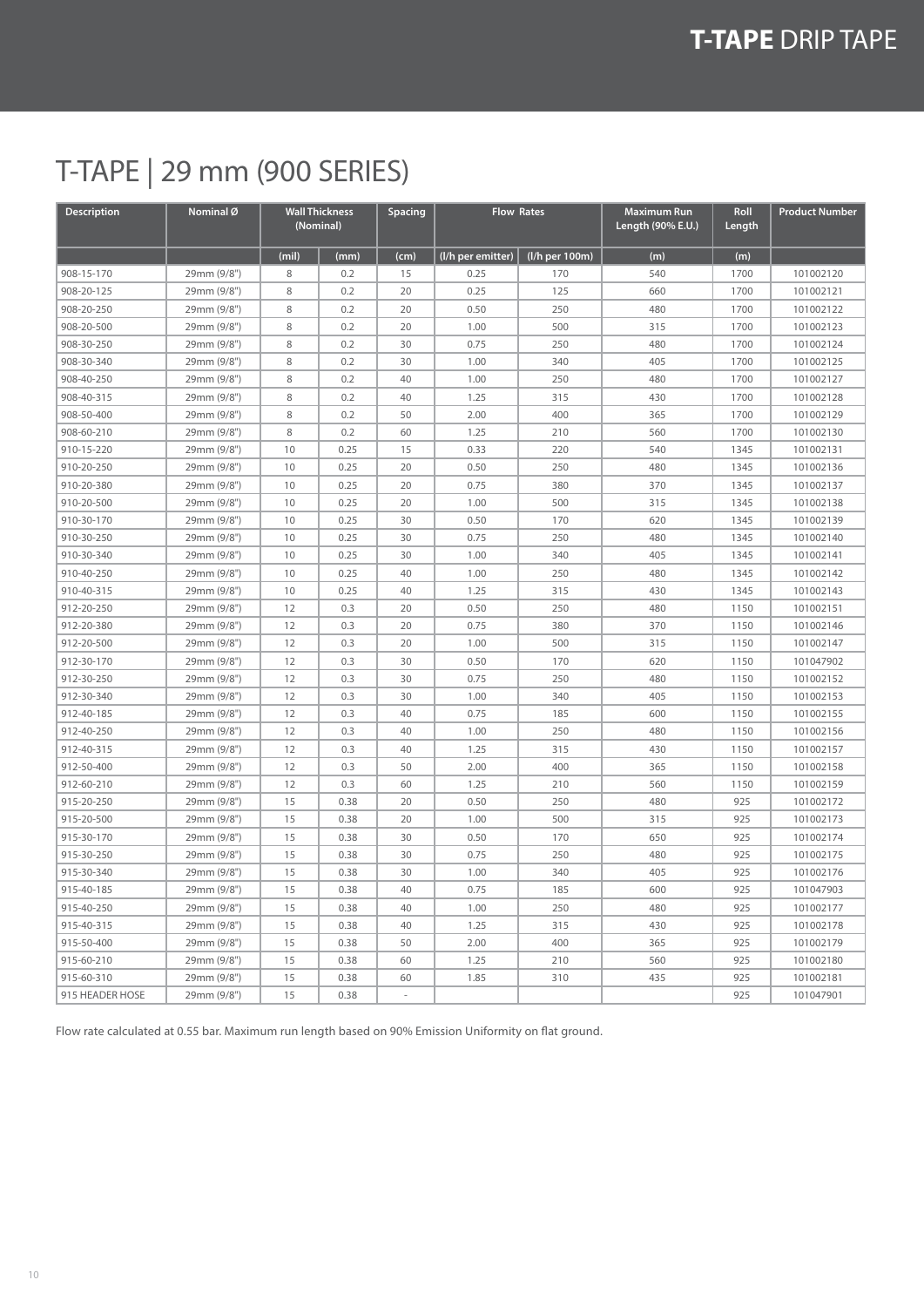### T-TAPE | 35 mm (1100 SERIES)

| <b>Description</b> | Nominal Ø     |       | <b>Wall Thickness</b><br>(Nominal) | Spacing | <b>Flow Rates</b>   |                  | <b>Maximum Run</b><br>Length (90% E.U.) | Roll<br>Length | <b>Product Number</b> |
|--------------------|---------------|-------|------------------------------------|---------|---------------------|------------------|-----------------------------------------|----------------|-----------------------|
|                    |               | (mil) | (mm)                               | (cm)    | $( /h$ per emitter) | $(I/h$ per 100m) | (m)                                     | (m)            |                       |
| 1115-30-250        | 35mm (1 1/8") | 15    | 0.38                               | 30      | 0.75                | 250              | 680                                     | 823            | 101001829             |
| 1115-30-340        | 35mm (1 1/8") | 15    | 0.38                               | 30      | 1.00                | 340              | 570                                     | 823            | 101001830             |
| 1115-40-250        | 35mm (1 1/8") | 15    | 0.38                               | 40      | 1.00                | 250              | 690                                     | 823            | 101001832             |
| 1115 HEADER HOSE   | 35mm (1 1/8") | 15    | 0.38                               | $\sim$  |                     |                  |                                         | 823            | 101001350             |

Flow rate calculated at 0.55 bar. Maximum run length based on 90% Emission Uniformity on flat ground.



**A Seggaggaggaggaggaggaggag** 

### **T-TAPES | 16 & 22 mm**

| <b>Description</b>     | Nominal <sup>Ø</sup> | (Nominal) | <b>Wall Thickness</b> | Spacing |                   | <b>Flow Rates</b><br>Maximum Run Length |     | Roll<br>Length | <b>Product Number</b> |
|------------------------|----------------------|-----------|-----------------------|---------|-------------------|-----------------------------------------|-----|----------------|-----------------------|
|                        |                      | (mil)     | (mm)                  | (cm)    | (I/h per emitter) | (I/h per 100m)                          | (m) | (m)            |                       |
| T-TapeS   505-15-170   | 16mm (5/8")          | 5         | 0.13                  | 15      | 0.25              | 170                                     | 205 | 3655           | WT14682               |
| T-TapeS   505-20-125   | 16mm(5/8")           | 5         | 0.13                  | 20      | 0.25              | 125                                     | 245 | 3655           | WT14683               |
| T-TapeS   505-22.5-110 | 16mm (5/8")          | 5         | 0.13                  | 22.5    | 0.25              | 110                                     | 250 | 3655           | WT14685               |
| T-TapeS   506-15-170   | 16mm (5/8")          | 6         | 0.15                  | 15      | 0.25              | 170                                     | 205 | 3050           | WT13929               |
| T-TapeS   506-15-500   | 16mm (5/8")          | 6         | 0.15                  | 15      | 0.75              | 500                                     | 110 | 3050           | 101049169             |
| T-TapeS   506-20-125   | 16mm(5/8")           | 6         | 0.15                  | 20      | 0.25              | 125                                     | 245 | 3050           | WT14688               |
| T-TapeS   506-20-500   | 16mm (5/8")          | 6         | 0.15                  | 20      | 1.00              | 500                                     | 115 | 3050           | 101047870             |
| T-TapeS   506-30-170   | 16mm (5/8")          | 6         | 0.15                  | 30      | 0.50              | 170                                     | 230 | 3050           | WT14691               |
| T-TapeS   506-30-250   | 16mm (5/8")          | 6         | 0.15                  | 30      | 0.75              | 250                                     | 180 | 3050           | 101049143             |
| T-TapeS   506-30-340   | 16mm(5/8")           | 6         | 0.15                  | 30      | 1.00              | 340                                     | 150 | 3050           | 101049142             |
| T-TapeS   706-15-170   | 22mm (7/8")          | 6         | 0.15                  | 15      | 0.25              | 170                                     | 355 | 2250           | WT13928               |
| T-TapeS   706-20-200   | 22mm (7/8")          | 6         | 0.15                  | 20      | 0.40              | 200                                     | 330 | 2250           | WT14693               |
| T-TapeS   706-20-250   | 22mm (7/8")          | 6         | 0.15                  | 20      | 0.50              | 250                                     | 310 | 2250           | 101046259             |
| T-TapeS   706-30-170   | 22mm (7/8")          | 6         | 0.15                  | 30      | 0.50              | 170                                     | 405 | 2250           | WT14697               |
| T-TapeS   706-30-250   | 22mm (7/8")          | 6         | 0.15                  | 30      | 0.75              | 250                                     | 315 | 2250           | WT15709               |
| T-TapeS   706-30-340   | 22mm (7/8")          | 6         | 0.15                  | 30      | 1.00              | 340                                     | 265 | 2250           | WT15217               |